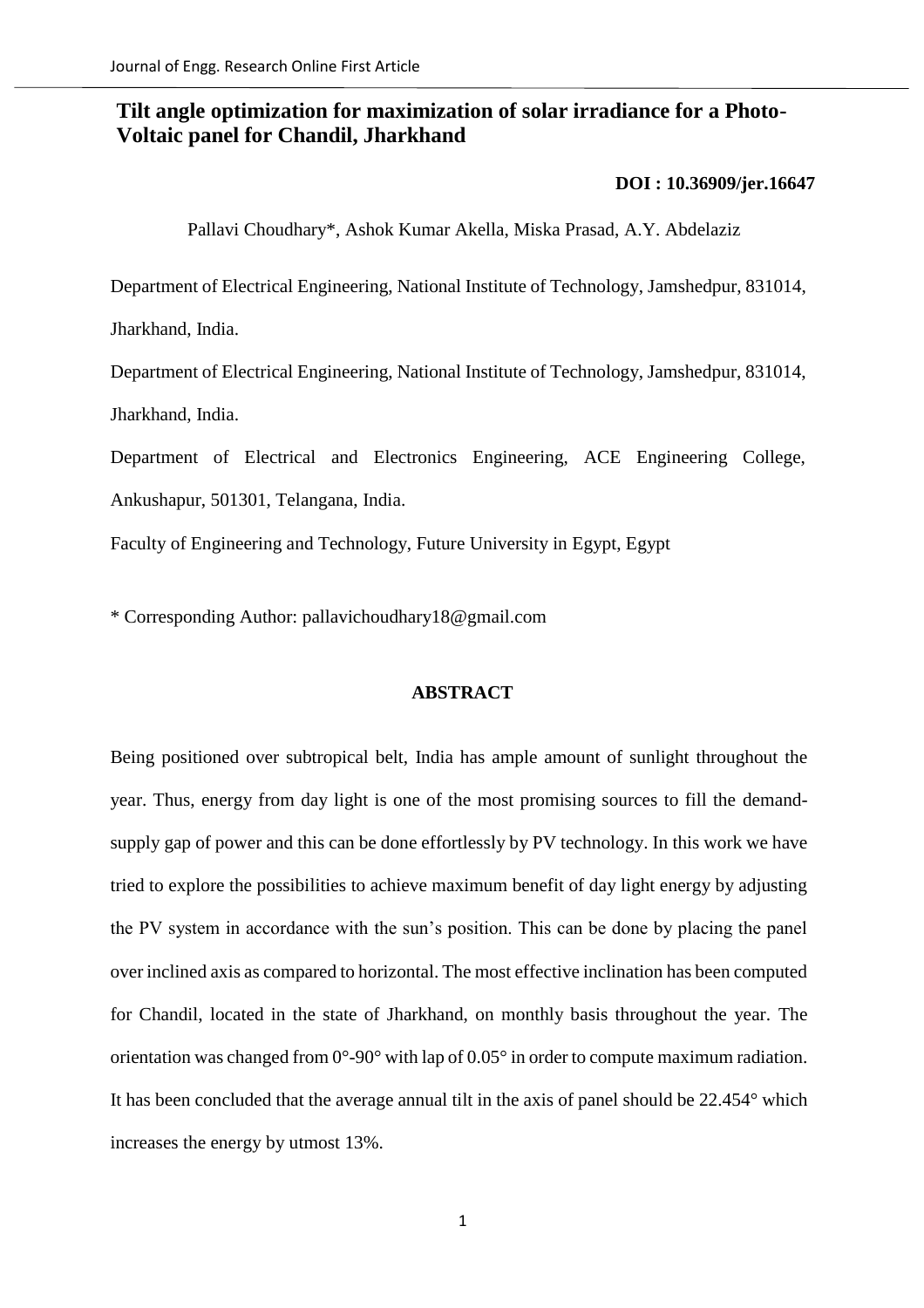## **Keywords:** Tilt angle, Matlab/ Simulink, Solar geometry, Renewable energy**. INTRODUCTION**

Indian subcontinent is one of the major evolving economies on the globe. Amidst of rigorous infrastructural developments, prompt communication advancements, rapid industrial expansions, swift livelihood upliftment, lies the extinction of natural resources. Power: one of the core foundation pillars of a nation's growth has been chiefly reliant on natural fossils in case of India. On one side the nation has declared 100% electrification few years ago and on the other hand coal imports has increased tremendously to about 92 metric tons during April-August 2021 (Business Standard, August 2020). Though we have travelled a long way from mere 1306 MW in 1947 to a giant of 389 GW of installed power generation capacity (Ministry of Power, India), the dependence on conventional sources has augmented too. This is the reason; we are continuously concentrating on novel alternative methods of power generation. The Figure 1 below shows the share of power generation among various sources in India (Central Electricity Authority).



**Figure 1.** Electrical Power Generation share in India

Radiations from the sun can either be directly converted to electricity by means of PV technology or can be utilized indirectly by accessing the heat produced due to radiation through a solar concentrator. However, the PV technology is most common and economic. It can also be used on smaller scales in islanded and off grid modes. India is geographically situated on the subtropical belt hence is gifted with ample amount of sunlight throughout the year. The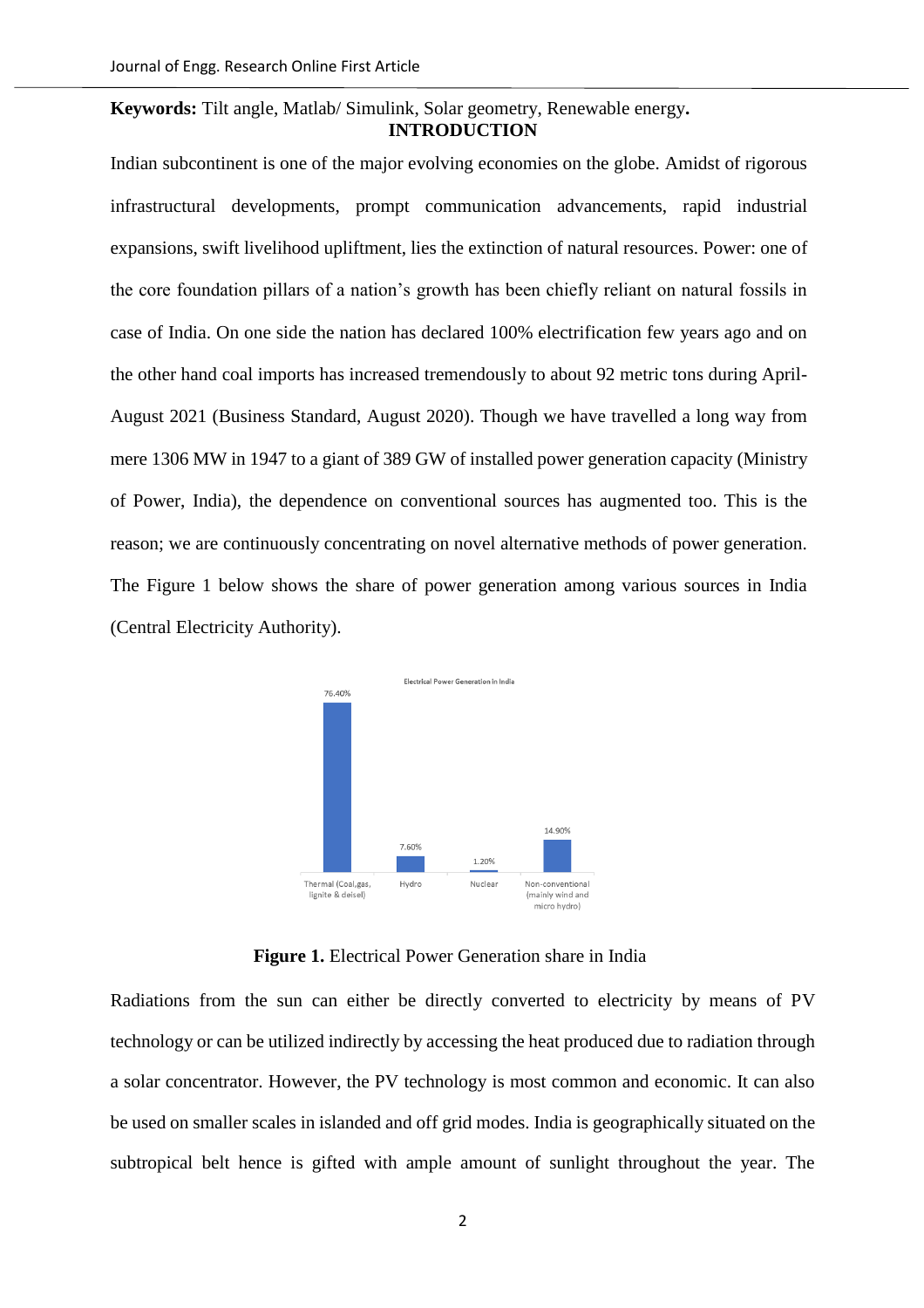following Figure 2. represents the variation of solar irradiance of some of the cities throughout the year (Nallapaneni Manoj Kumar et. Al., 2017).



**Figure 2.** Solar radiation pattern of various cities of India throughout the year Precise angle of inclination was computed for university campus in Pakistan for unit KW system (Q.A.Menon, 2021). Implementation of software computation techniques has been done and most appropriate slant has been calculated by utilizing the Particle Swarm Optimization method (T.V. Dixit et al, 2017). Novel computational expression for the calculation of slant of the panel is suggested in the Himalayan region (A. Sharma et al, 2021). Hypothetical mathematical expressions can also be utilized for the computation of slant angles and this has been done by applying the Kepler's motion theoretical model (Liu, Tong, 2021). Separate result angles were obtained for yearly fixed panels and monthly fixed panels. (Getu Hailu et al, 2019) Slant angle optimization and alignment of PV- Heater systems have been done in Canada considering isotropic and anisotropic equations. The latter gave better and sustainable results and proper alignment direction of panel was suggested to be E-W. Senegal, Africa is divided into various microclimate zones and analysis for angle of inclination of panels has been observed on daily, monthly and yearly basis. The results depict that angle equivalent to geographic latitude is not the precise one (Sarr, A., 2021). Western and central African terrains have been analyzed for general endorsements regarding effects alignment estimation of PV systems (Kokouvi Edem N'Tsoukpoe, 2022). Various PV techniques including monocrystalline, thin film and poly crystalline are considered for estimation of orientation alignment in Burder [\(Ramazan Ayaz,](javascript:;) 2017). The tilt angle range differs for all the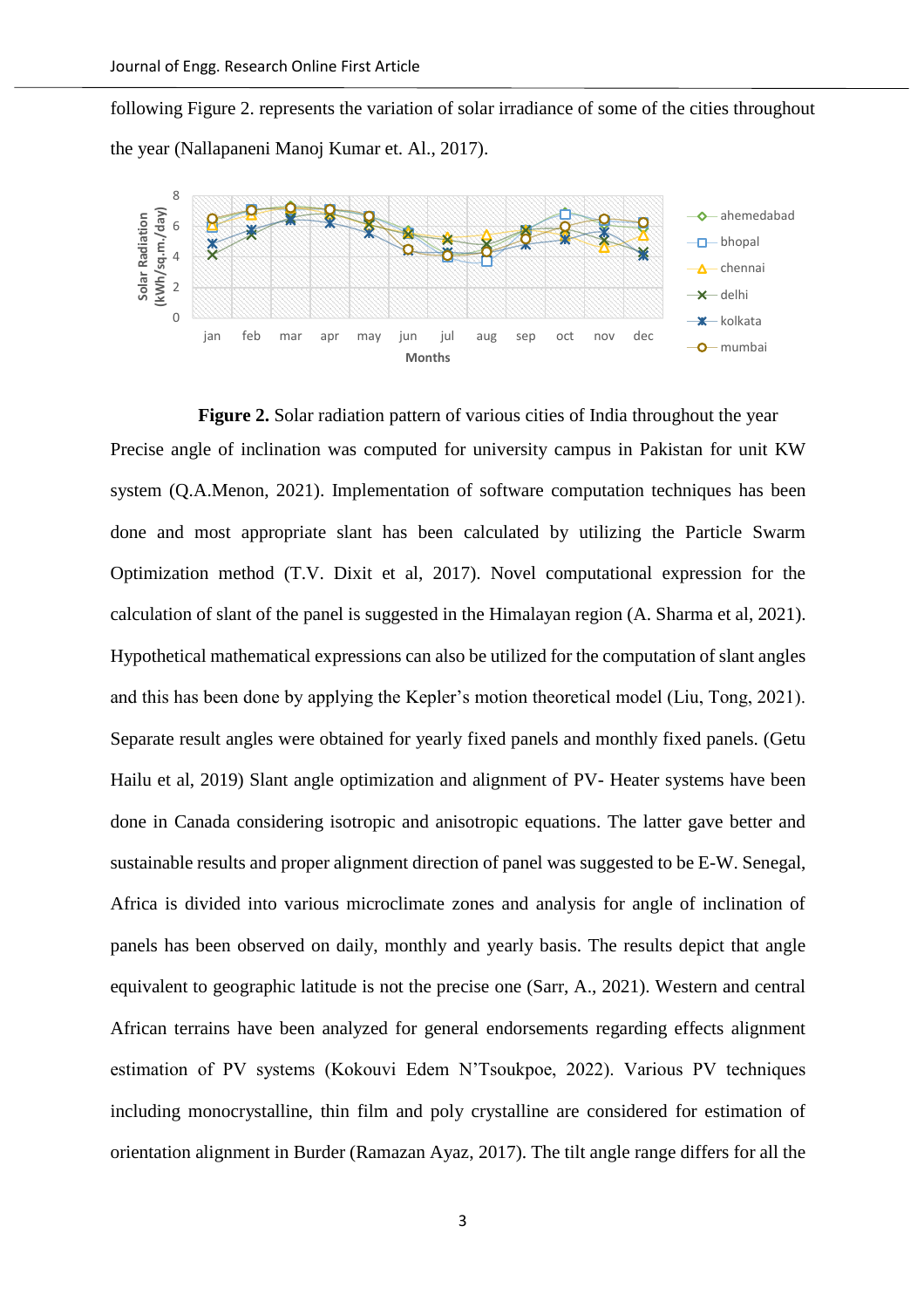techniques on monthly and annular base. MVPA along with PSO was applied in Yambu for the estimation of annular tilts (Ramli MAM, Bouchekara HREH, 2021). Different reflector technologies used in India have been analyzed for optimization of slants and their effects experimentally as well as mathematically (Yathin Krishna, 2020).

#### **STUDY LOCATION**

The location for detection of optimum angle of inclination for PV panels in this research is Chandil. In the midst of dense forest, hills and valley is the grand Chandil reservoir over Swarnarekha river which has hydroelectric generation plant of 8MW capacity. This block has a total of 103 villages with wide population range of 12- 4300 inhabitants. The total area of the block is about 375.67 km<sup>2</sup> which includes  $367.82 \text{km}^2$  of rural area and 78.5 km<sup>2</sup> of urban land. The geographical coordinates of Chandil town are 22.9615° N, 86.0657° E and elevation above mean sea level is 246 m.

## **SOLAR CALCULUS**

To compute the total solar flux falling on an inclined photovoltaic panel, it is essential to calculate the amount of radiation falling directly (beam radiation), diffused radiation and reflected radiation. This can be numerically denoted as (C. A. Tirmikci et. Al., 2018):

$$
TSR = MBR * RB + MDR * RD + H0 * \rho * \frac{(1 - cos\sigma)}{2}
$$
\n<sup>(1)</sup>

In the above equation (1): TSR is the total solar radiation in KWh/sq.m./day, MBR is mean beam radiation in KWh/sq.m./day, MDR mean diffused radiation in KWh/sq.m./day, RB is the inclination coefficient of beam solar radiation, RD is the inclination coefficient of diffused solar radiation. H0 is the monthly average daily extra-terrestrial radiation in KWh/sq.m./day, ρ is the reflectivity of ground (this is a constant value of 0.2 in case of ploughing ground and 0.7 for snow cover) (Patrapalli Durga Venkata Lakshmi et.al., 2018), σ is the angle of inclination of the photovoltaic panel in degrees.

RD (inclination coefficient for diffused radiation) can be empirically deduced using the following relationship (Duffie et. Al., 2006).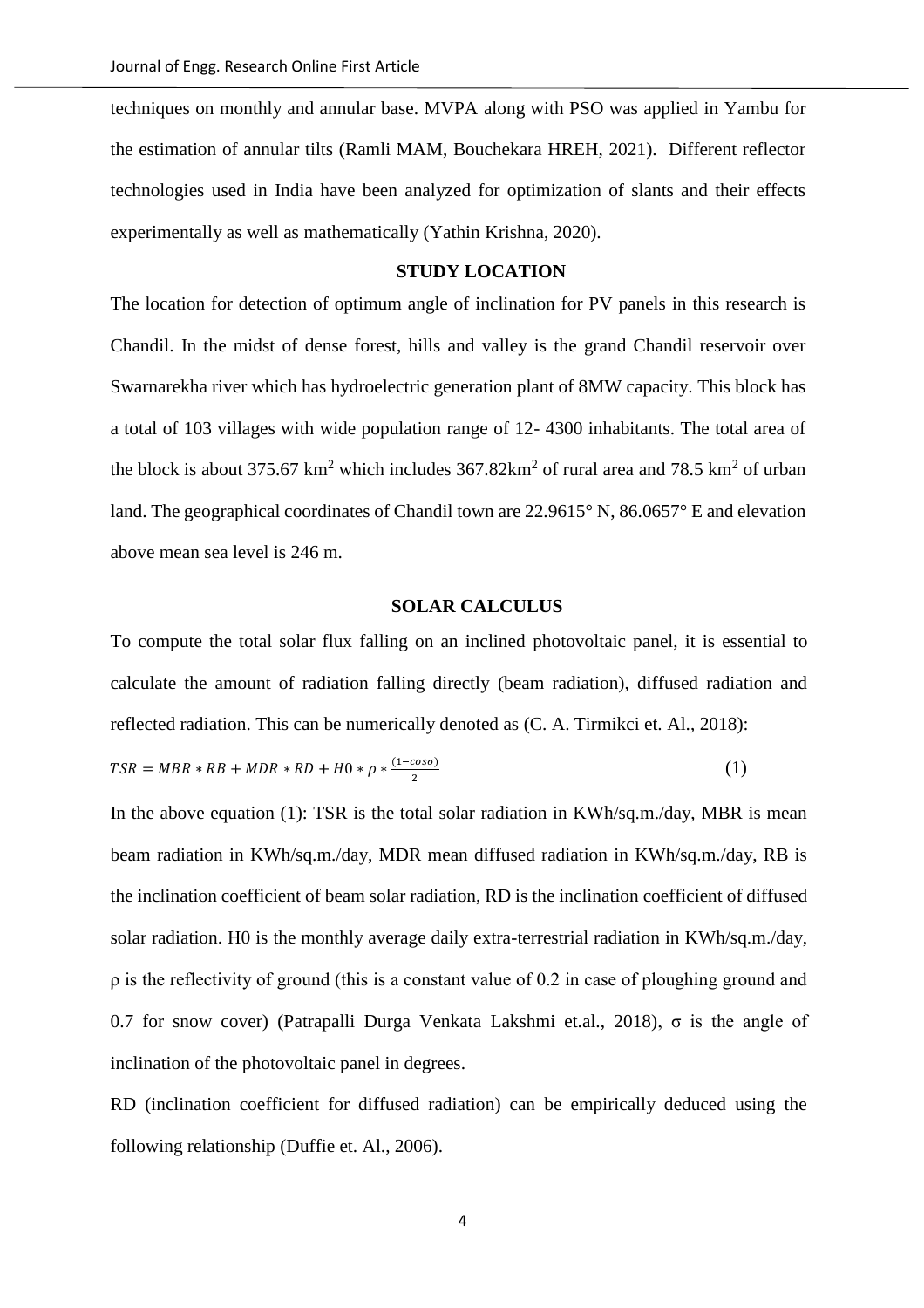$$
RD = \frac{MBR}{H0} * RB + \left(1 - \frac{MBR}{H0}\right) * \left(1 + \frac{\cos\sigma}{2}\right) * \left[1 + \sqrt{\frac{MBR}{H0}} * \sin\left(\frac{\sigma}{2}\right)^3\right]
$$
 (2)

H0 (monthly average daily extra-terrestrial radiation in KWh/sq.m./day) can be calculated with the help of following empirical relationship

$$
H0 = \frac{24}{\pi} * SC(1 + 0.33 * \cos \frac{360d}{365})(\cos \varphi * \cos \tau * \sin \alpha + \alpha \frac{\pi}{180} * \sin \varphi * \sin \tau)
$$
(3)

In the above equation (3), SC denotes the solar constant whose numerical value is taken as 1.367 KW/sq.m. (K. Bakirci, 2012).  $\Phi$  represents the geographical latitude of the location,  $\tau$  is the angle of declination and  $\alpha$  depicts the sunset hour angle. The angle of declination  $\tau$  and the sunset hour angle can be computed using the following equations

$$
\tau = 23.45 \sin \left[ \frac{360 (D + 284)}{365} \right] \tag{4}
$$

$$
\alpha = \cos^{-1}(-\tan\varphi \cdot \tan\tau) \tag{5}
$$

RB (inclination coefficient of beam solar radiation) can be computed with the help of following equation (6)

$$
RB = \frac{(\cos(\varphi - \sigma) * \cos \tau * \sin \nu) + (\nu * \sin(\varphi - \sigma) * \sin \tau)}{(\cos \varphi * \cos \tau * \sin \alpha) + (\alpha * \sin \varphi * \sin \tau)}
$$
(6)

Here, υ is the sunrise hour angle which can be calculated by the following equation (7)

$$
v = \min[cos^{-1}(-tan\varphi * tan\tau), cos^{-1}(-tan(\varphi - \sigma) * tan\varphi)] \tag{7}
$$

Liu and Jordan relationship has been utilized for computation of MDR mean diffused radiation in KWh/sq.m./day (B.Y.H. Liu et. Al., 1960). According to this relationship, the value of MDR depends upon the clearness index KT which is the ratio of HG and H0.

$$
KT = \frac{HG}{HO} \tag{8}
$$

HG is the monthly average daily global horizontal irradiance in KWh/sq.m./day.

$$
MDR = HG * \{ (1.390 - 4.027 * KT) + (5.531 * KT2) - (3.108 * KT3) \}
$$
 (9)

HG can be calculated using the following calculation (Sudhakar, K. and T. Srivastava, 2013)

$$
HG = H0 * (A1 + B1 * \left(\frac{s}{s_{MAX}}\right))
$$
\n
$$
(10)
$$

Here, S is the monthly mean of sunshine hours per day, A1 and B1 are constants whose values can be computed using the equations (11) and (12) and SMAX is the monthly mean of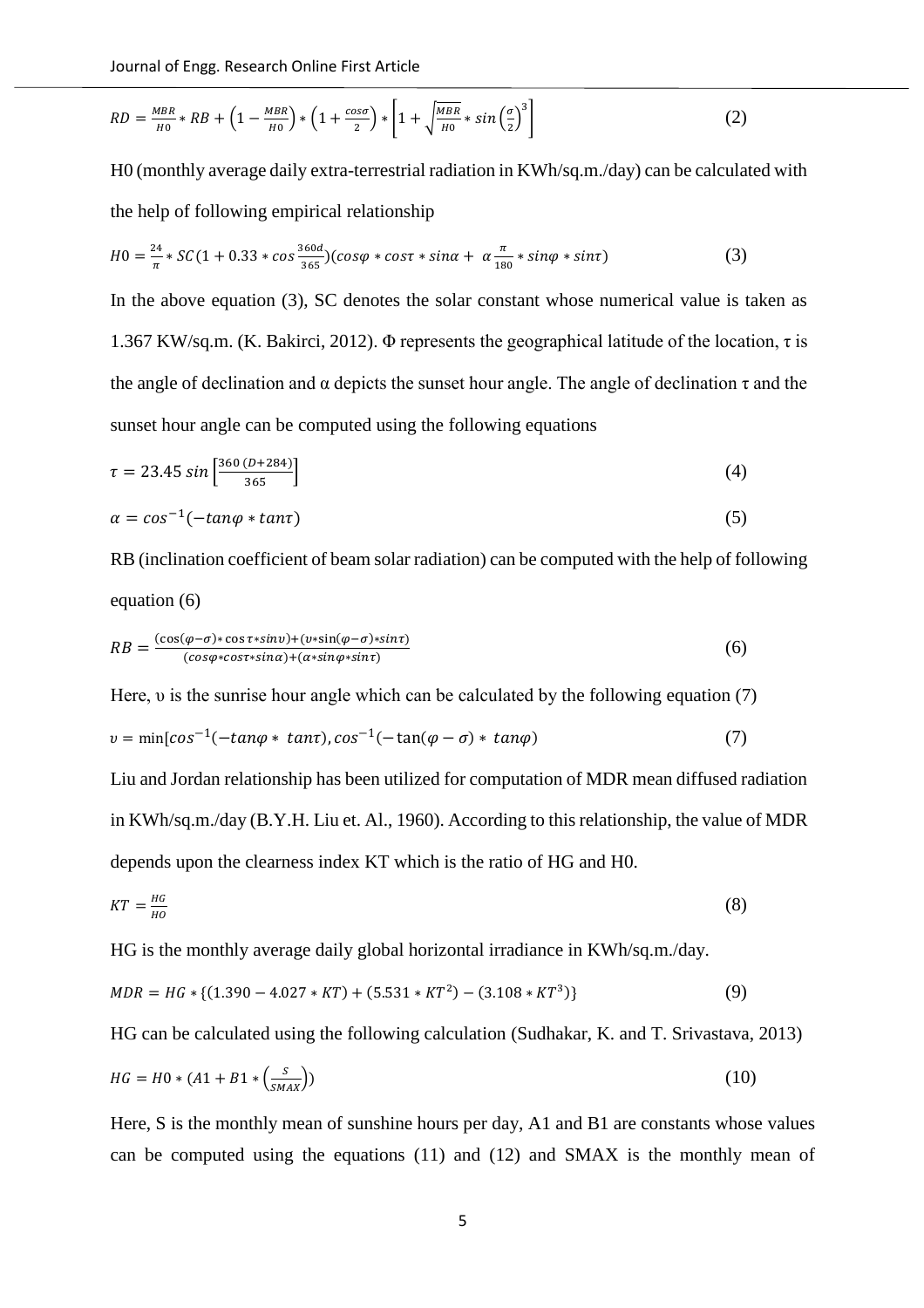maximum possible hours of sunshine per day. Mathematical equation to calculate SMAX is given in equation (13). EL represents the elevation of geographic location above mean sea level expressed in kilometers. (K.N. Shukla, 2015, Lof, G.O.G., J.A. Diffie and C.O. Smith, 1996, Modi, V. and S.P. Sukhatme, 1979)

$$
A1 = -0.309 + (0.539 * cos\varphi) - (0.0693 * EL) + (0.290 * \left(\frac{s}{s_{MAX}}\right))\tag{11}
$$

$$
B1 = 1.527 - (1.027 * cos\varphi) + (0.0296 * EL) - (0.359 * \left(\frac{s}{s_{MAX}}\right))
$$
\n(12)

$$
SMAX = (2 * \alpha)/15 \tag{13}
$$

Finally, MBR can also be computed mathematically using the following equation,

 $MBR = HG - MDR$  (14)

#### **WORK FLOW**

Following Figure 3 depicts the flowchart for computation of maximum irradiance obtained by optimizing the angle of tilt of PV panel. In case of Chandil various static parameters are: Latitude  $\varphi$  =22.97°; Elevation EL= 0.246 kms; Solar constant SC= 1.367 KW/sq.m.; Ground reflectivity  $p=0.2$ . By utilizing the equations 1-14, applying various constants and following the flow chart, one can easily calculate the irradiance level at different inclinations and hence the most effective inclination can be deduced for maximization of solar irradiance on the PV plane. The annual angle of declination  $\tau$  has been shown in the Figure 4 considering 21<sup>st</sup> of every month as average.



**Figure 4.** Variation of declination angle throughout the year

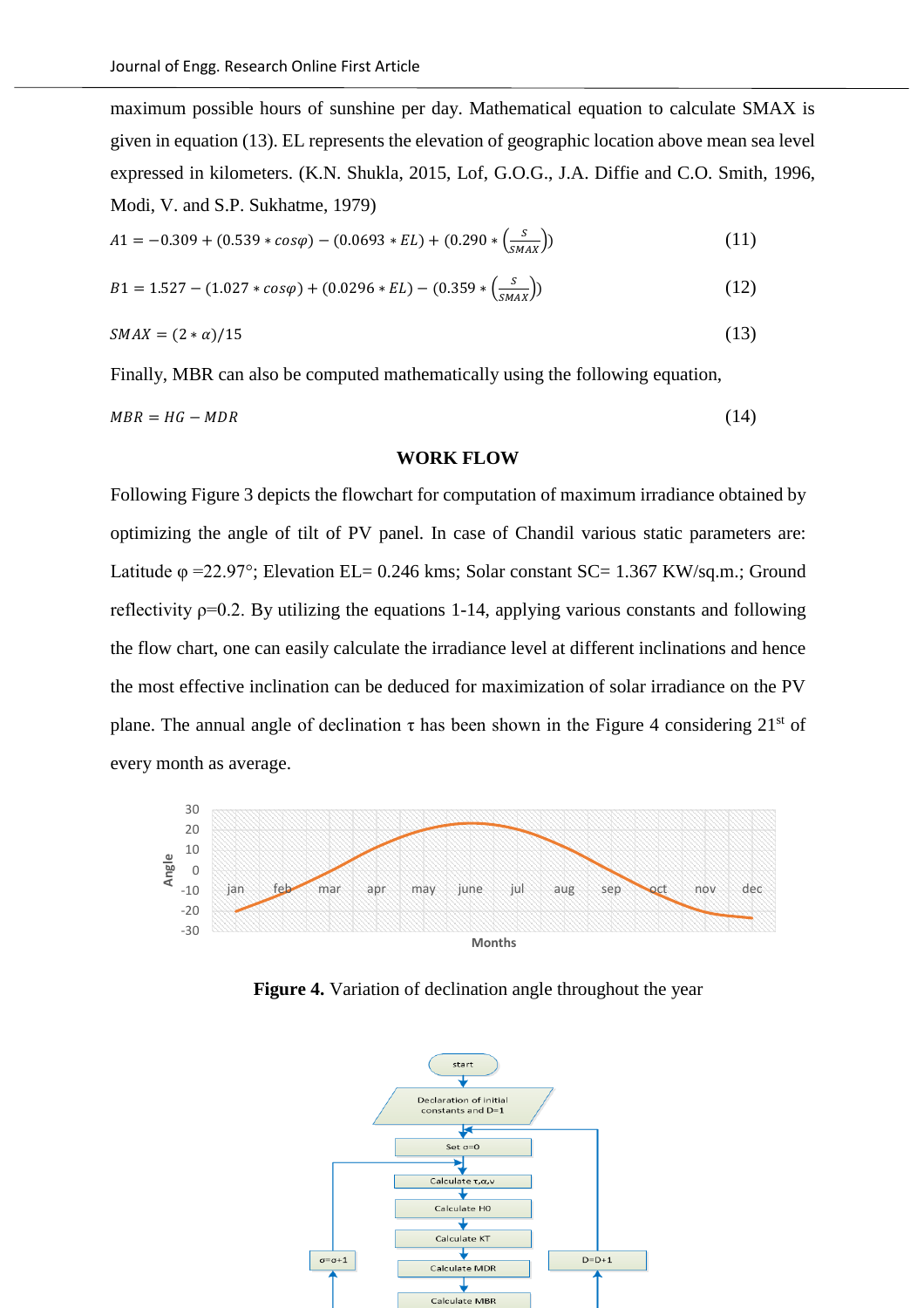**Figure 3.** Flowchart for calculation of optimum angle of inclination The Figure 5 below depicts the variation of H0 (extra-terrestrial radiation in KWh/sq.m./day), HG (monthly avg. daily global horizontal irradiance in KWh/sq.m./day), MBR (monthly avg. daily beam irradiance in KWh/sq.m./day) and MDR (monthly avg. daily diffused radiation by Lui and Jordan empirical model in KWh/sq.m./day) for a year.



**Figure 5.** Variation of H0, HG, MBR and MDR (Liu and Jordan) throughout the year **RESULTS AND DISCUSSIONS**

The flowchart has been implemented in MATLAB for evaluation of most effective angle of inclination of PV panel on monthly basis. The 21st of each month has been considered for calculation purposes. Daily mean sunshine hours for the area of Chandil have been referred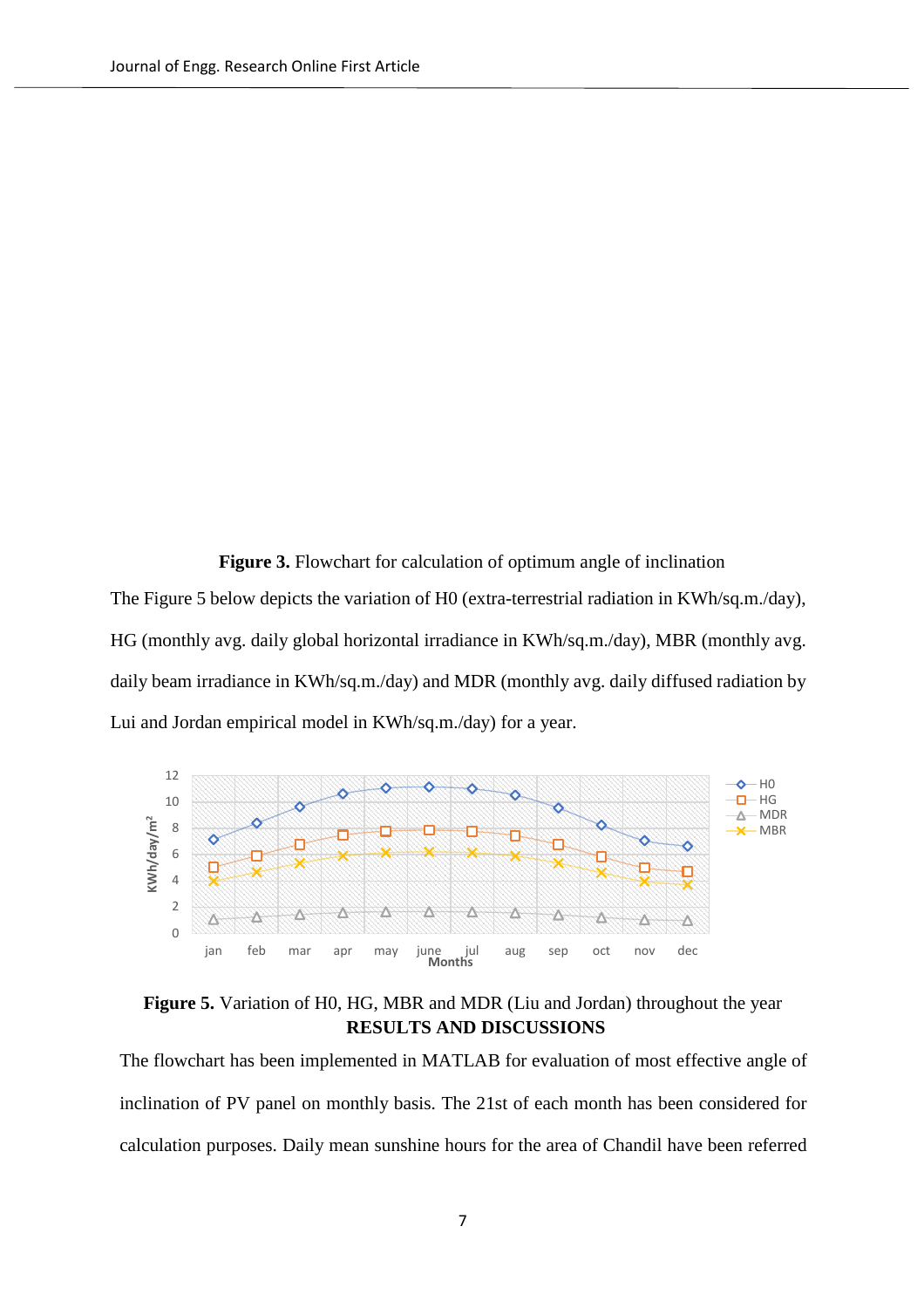from NASA database. Comparison has been done for four different angles of inclination as  $\sigma$ =0°,  $\sigma$ =15°  $\sigma$ <sub>opt</sub> and  $\sigma$ =30° so as to determine the best inclination for maximum power absorption for every month round the year. The following Table 1 shows various parameters evaluated and  $\sigma_{opt}$  (inclination angle) computed for Chandil.

| <b>Month</b> | Day of the | Angle of       | H <sub>0</sub> | <b>HG</b>     | Optimum              |
|--------------|------------|----------------|----------------|---------------|----------------------|
|              | year D     | declination    | KWh/sq.m./day  | KWh/sq.m./day | angle $\sigma_{opt}$ |
|              | 21         | τ<br>$-20.138$ | 7.15           | 5.04          | 44.8                 |
| January      |            |                |                |               |                      |
| February     | 52         | $-11.2263$     | 8.39           | 5.91          | 37.25                |
| March        | 80         | $-0.4037$      | 9.63           | 6.78          | 24.75                |
| April        | 111        | 11.579         | 10.62          | 7.48          | 4.2                  |
| May          | 141        | 20.138         | 11.06          | 7.79          | $\theta$             |
| June         | 172        | 23.4498        | 11.14          | 7.86          | $\theta$             |
| July         | 202        | 20.4415        | 11.00          | 7.77          | $\Omega$             |
| August       | 233        | 11.7541        | 10.53          | 7.44          | 3.7                  |
| September    | 264        | $-0.2108$      | 9.54           | 6.75          | 24.6                 |
| October      | 294        | $-11.7541$     | 8.24           | 5.84          | 37.8                 |
| November     | 325        | $-20.4415$     | 7.06           | 5.00          | 45                   |
| December     | 355        | $-23.4498$     | 6.63           | 4.68          | 47.35                |

**Table 1.** Various evaluated parameters for Chandil

Input constants has been supplied for computation of various parameters for Chandil. The following Table 2 shows the total solar irradiance evaluated when the angle of inclination is fixed to  $\sigma = 0$  ° at different declinations estimated on 21<sup>st</sup> of every month. Hence maximum radiation is available in the month of June which is 29611.00 KJ/sq.m./day of the summer season. With horizontal PV panels and no inclination, the total amount of energy that can be captured throughout the year is 81.98 KWh/sq.m./day. However, the average value of insolation available is 6.83 KWh/sq.m./day. The Figure 6 presents the variation of various solar insolation levels along with the declination angle throughout the year at  $\sigma = 0$ °.

**Table 2.** Various evaluated parameters at  $\sigma = 0$ <sup>o</sup>

| <b>Month</b> | Day<br>of the<br>vear<br>D | Angle of   H <sub>0</sub><br>declinati<br>on $\tau$ | <b>KWh/sq</b><br>.m./day | <b>HG</b><br>KWh/sq<br>.m./day | <b>MBR</b><br>KWh/sq<br>.m./day | <b>MDR</b><br><b>KWh/sq</b><br>.m./day | <b>HT</b><br><b>KWh/sq</b><br>.m./day |
|--------------|----------------------------|-----------------------------------------------------|--------------------------|--------------------------------|---------------------------------|----------------------------------------|---------------------------------------|
| January      | 21                         | $-20.138$                                           | 7.15                     | 5.04                           | 3.97                            | 1.06                                   | 5.27                                  |
| February     | 52                         | $-11.2263$                                          | 8.39                     | 5.91                           | 4.66                            | 1.25                                   | 6.19                                  |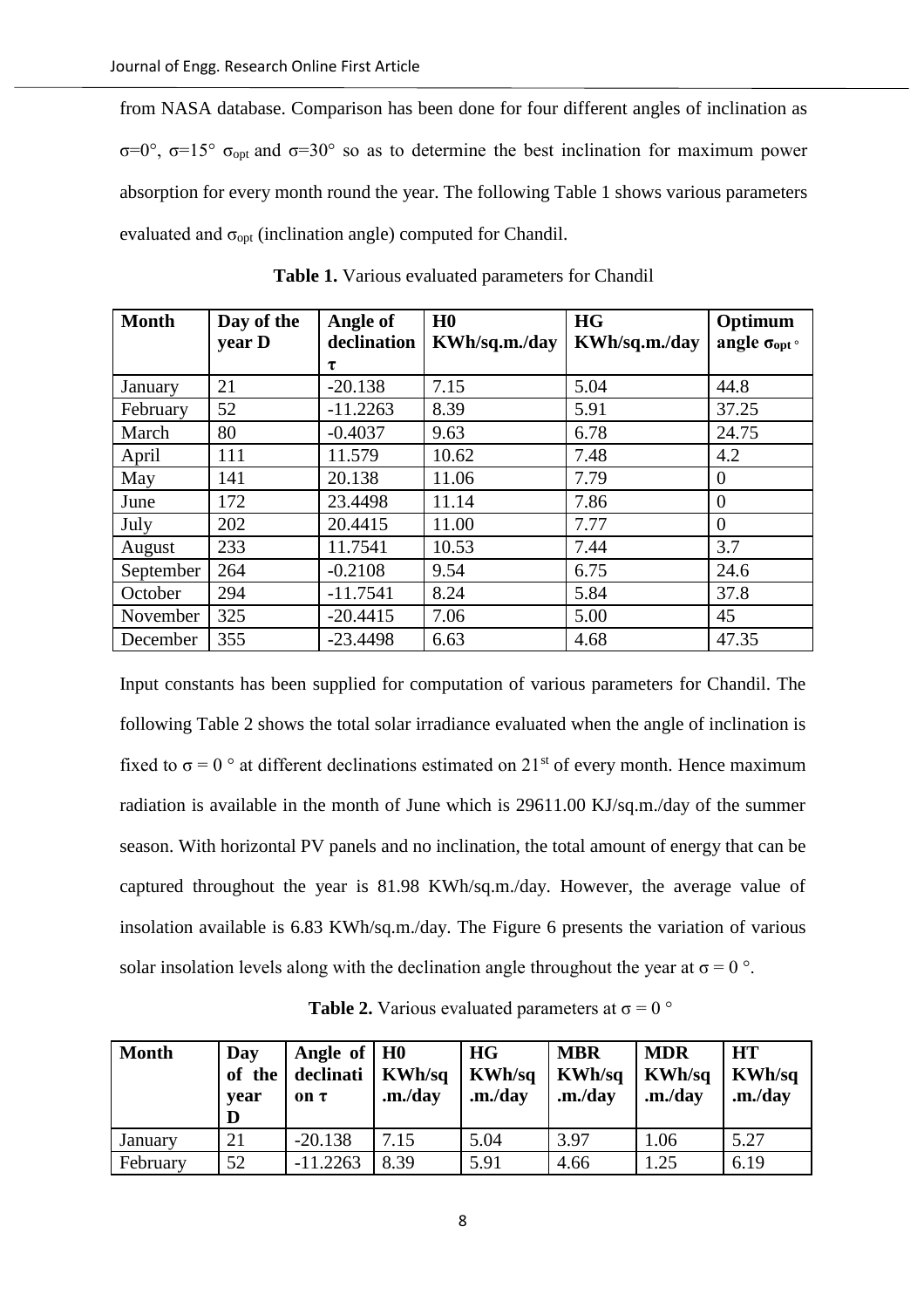| March     | 80  | $-0.4037$  | 9.63  | 6.78 | 5.35 | 1.44 | 7.10 |
|-----------|-----|------------|-------|------|------|------|------|
| April     | 111 | 11.579     | 10.62 | 7.48 | 5.89 | 1.58 | 7.83 |
| May       | 141 | 20.138     | 11.06 | 7.79 | 6.14 | 1.65 | 8.15 |
| June      | 172 | 23.4498    | 11.14 | 7.86 | 6.20 | 1.66 | 8.23 |
| July      | 202 | 20.4415    | 11.00 | 7.77 | 6.14 | 1.63 | 8.13 |
| August    | 233 | 11.7541    | 10.53 | 7.44 | 5.89 | 1.56 | 7.79 |
| September | 264 | $-0.2108$  | 9.54  | 6.75 | 5.35 | 1.41 | 7.06 |
| October   | 294 | $-11.7541$ | 8.24  | 5.84 | 4.62 | 1.21 | 6.10 |
| November  | 325 | $-20.4415$ | 7.06  | 5.00 | 3.96 | 1.04 | 5.23 |
| December  | 355 | $-23.4498$ | 6.63  | 4.68 | 3.70 | 0.98 | 4.90 |



**Figure 6.** Variation of solar insolation along with the declination angle at  $\sigma = 0$  ° The angle of inclination has been increased to  $\sigma = 15$  ° and computation of all insolation levels has been done through the mathematical model discussed in Figure 3. The various parameters that have been evaluated are summarized in the Table 3 below. It can be inferred that maximum radiation is available in the month of April i.e., 27893 KJ/sq.m./day. The total radiation received by the PV plate when inclined at  $\sigma = 15$  ° is 87.84 KWh/sq.m./day. Meanwhile the average value of insolation is 7.32 KWh/sq.m./day. The Figure 7 presents the variation of solar insolation levels along with the declination angle at  $\sigma = 15$ °.

| <b>Month</b> | Day<br>of the<br>year<br>D | Angle of<br>declinati<br>on $\tau$ | H <sub>0</sub><br><b>KWh/sq</b><br>.m./day | <b>HG</b><br><b>KWh/sq</b><br>.m./day | <b>MBR</b><br><b>KWh/sq</b><br>.m./day | <b>MDR</b><br><b>KWh/sq</b><br>.m./day | <b>HT</b><br><b>KWh/sq</b><br>.m./day |
|--------------|----------------------------|------------------------------------|--------------------------------------------|---------------------------------------|----------------------------------------|----------------------------------------|---------------------------------------|
| January      | 21                         | $-20.138$                          | 7.15                                       | 5.04                                  | 3.97                                   | 1.06                                   | 7.34                                  |
| February     | 52                         | $-11.2263$                         | 8.39                                       | 5.91                                  | 4.66                                   | 1.25                                   | 7.16                                  |
| March        | 80                         | $-0.4037$                          | 9.63                                       | 6.78                                  | 5.35                                   | 1.44                                   | 7.60                                  |
| April        | 111                        | 11.579                             | 10.62                                      | 7.48                                  | 5.89                                   | 1.58                                   | 7.75                                  |

**Table 3.** Various evaluated parameters at  $\sigma = 15$  °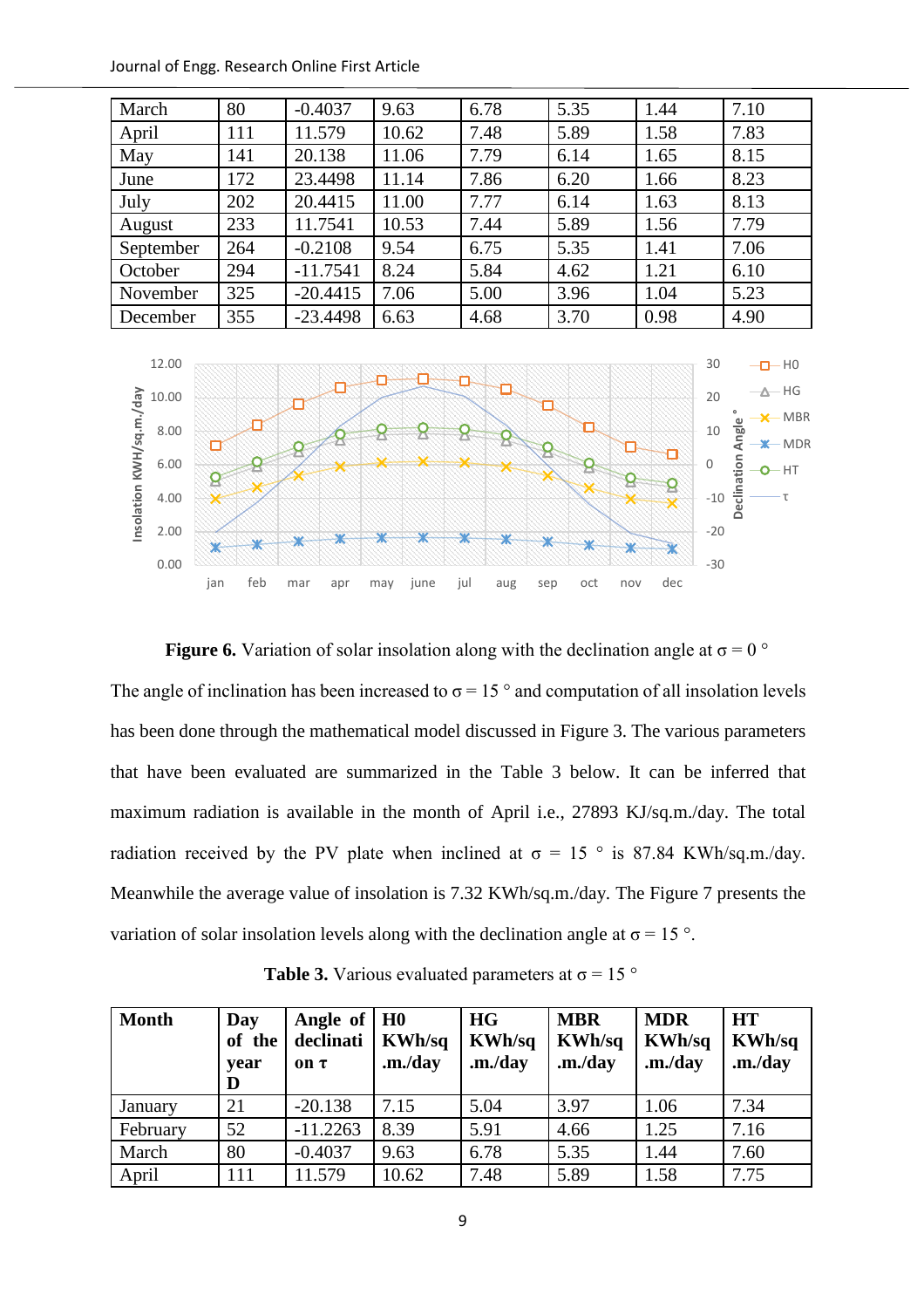| May       | 141 | 20.138     | 11.06 | 7.79 | 6.14 | 1.65 | 7.65 |
|-----------|-----|------------|-------|------|------|------|------|
| June      | 172 | 23.4498    | 11.14 | 7.86 | 6.20 | 1.66 | 7.56 |
| July      | 202 | 20.4415    | 11.00 | 7.77 | 6.14 | 1.63 | 7.61 |
| August    | 233 | 11.7541    | 10.53 | 7.44 | 5.89 | 1.56 | 7.70 |
| September | 264 | $-0.2108$  | 9.54  | 6.75 | 5.35 | 1.41 | 7.55 |
| October   | 294 | $-11.7541$ | 8.24  | 5.84 | 4.62 | 1.21 | 7.09 |
| November  | 325 | $-20.4415$ | 7.06  | 5.00 | 3.96 | 1.04 | 6.54 |
| December  | 355 | $-23.4498$ | 6.63  | 4.68 | 3.70 | 0.98 | 6.30 |



**Figure 7**. Variation of solar insolation along with the declination angle at  $\sigma = 15$  °

When the angle of inclination was increased to  $\sigma = 30^{\circ}$ , various parameters of solar energy evaluated by the algorithm are represented in the table 3 below. The maximum solar energy trapped is in February: 27815 KJ/sq.m./day. The total energy received throughout the year with this arrangement is 87.62 KWh/.sq.m./day, while the average value is 7.30 KWh/sq.m./day. The Figure 8 presents the variation of solar insolation levels along with declination angle at  $\sigma = 30$  °.

| <b>Month</b> | Day<br>of the<br>year | Angle of<br>declinati<br>on $\tau$ | H <sub>0</sub><br><b>KWh/sq</b><br>.m./day | HG<br><b>KWh/sq</b><br>.m./day | <b>MBR</b><br><b>KWh/sq</b><br>.m./day | <b>MDR</b><br><b>KWh/sq</b><br>.m./day | <b>HT</b><br><b>KWh/sq</b><br>.m./day |
|--------------|-----------------------|------------------------------------|--------------------------------------------|--------------------------------|----------------------------------------|----------------------------------------|---------------------------------------|
| January      | D<br>21               | $-20.138$                          | 7.15                                       | 5.04                           | 3.97                                   | 1.06                                   | 7.49                                  |
| February     | 52                    | $-11.2263$                         | 8.39                                       | 5.91                           | 4.66                                   | 1.25                                   | 7.73                                  |
| March        | 80                    | $-0.4037$                          | 9.63                                       | 6.78                           | 5.35                                   | 1.44                                   | 7.67                                  |
| April        | 111                   | 11.579                             | 10.62                                      | 7.48                           | 5.89                                   | 1.58                                   | 7.27                                  |
| May          | 141                   | 20.138                             | 11.06                                      | 7.79                           | 6.14                                   | 1.65                                   | 6.80                                  |
| June         | 172                   | 23.4498                            | 11.14                                      | 7.86                           | 6.20                                   | 1.66                                   | 6.57                                  |

**Table 4.** Various evaluated parameters at  $\sigma = 30$  °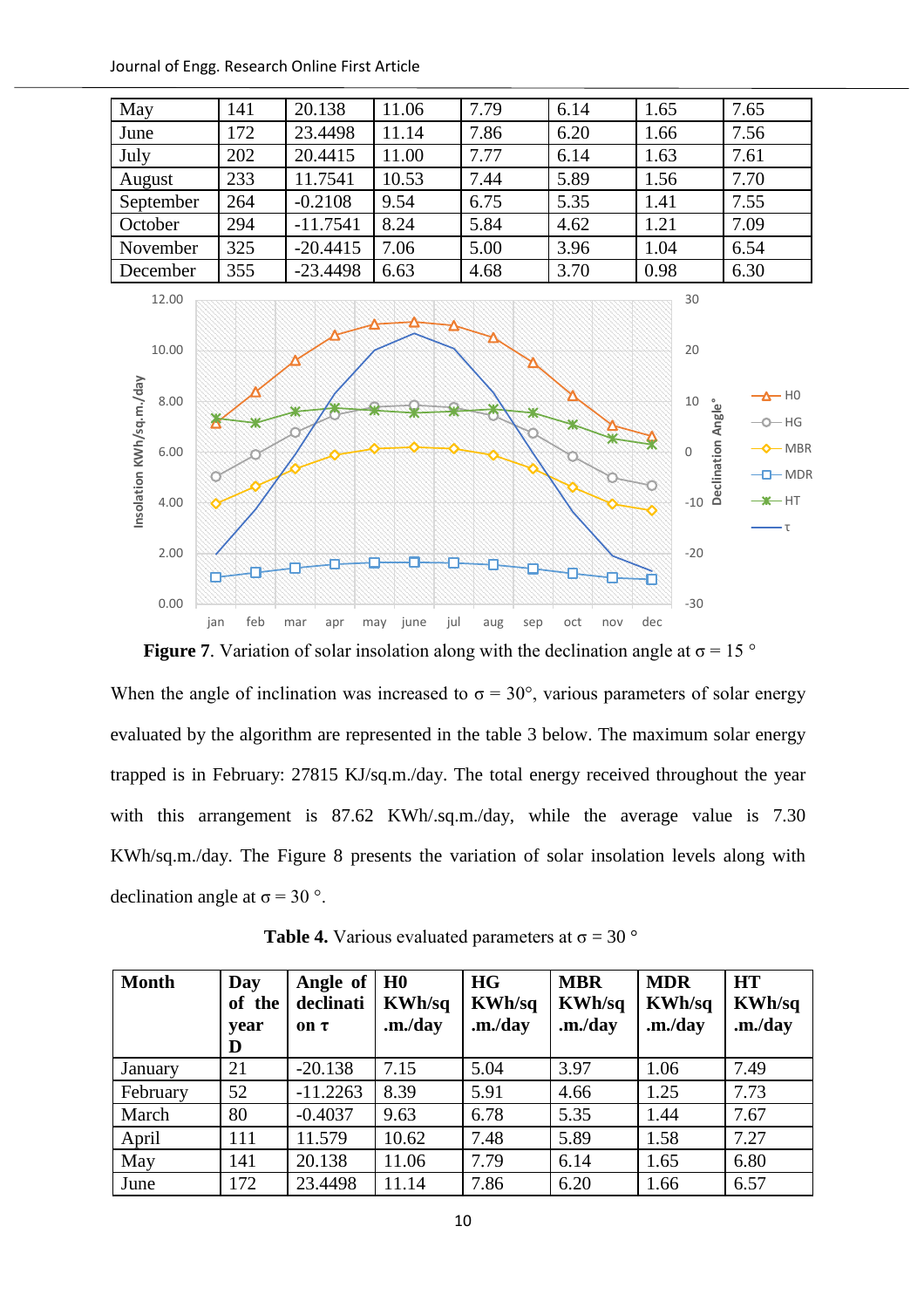| July      | 202 | 20.4415    | 1.00  | 7.77 | 6.14 | 1.63 | 6.75 |
|-----------|-----|------------|-------|------|------|------|------|
| August    | 233 | .7541      | 10.53 | 7.44 | 5.89 | 1.56 | 7.22 |
| September | 264 | $-0.2108$  | 9.54  | 6.75 | 5.35 | 1.41 | 7.62 |
| October   | 294 | $-11.7541$ | 8.24  | 5.84 | 4.62 | 1.21 | 7.68 |
| November  | 325 | $-20.4415$ | 7.06  | 5.00 | 3.96 | 1.04 | 7.47 |
| December  | 355 | $-23.4498$ | 6.63  | 4.68 | 3.70 | 0.98 | 7.34 |



**Figure 8.** Variation of solar insolation along with the declination angle at  $\sigma = 30$  ° Utilizing the algorithm, exact value of inclination can be computed for maximum insolation input to the PV panel. The inclination was varied from 0° to 90° with a step size of 0.05° in order to estimate the maximum total solar irradiance and hence precise tilt. This procedure is repeated for every representative day throughout the year. The Table 5 below presents the most effective tilts for PV panel and the corresponding values of solar insolation received. It can be seen that the maximum allowable tilt is of 47.35° in December and the minimum tilt is  $0^{\circ}$  in May, June and July. These months represents the peak summer in the target area and receives the maximum radiation as compared to other seasons. The maximum energy is captured in June which is 29611 KJ/sq.m./day. The average value of annual energy received is 7.92 KWh/sq.m./day and the total amount received is 95.03 KWh/sq.m./day. Graphical variation of inclination angle along with other parameters is shown in the Figure 9.

| <b>Month</b> | Day<br><b>of</b><br>the<br>year<br>D | Angle<br>of<br>declina<br>tion $\tau$ | $=$<br>σ<br>$\sigma_{\text{opt}}$ <sup>o</sup> | H <sub>0</sub><br>KWh/sq.<br>m./day | <b>HG</b><br><b>KWh/s</b><br>q.m./da | <b>MBR</b><br>KWh/sq.<br>m./day | <b>MDR</b><br>KWh/sq.<br>m./day | <b>HT</b><br>KWh/sq.<br>m./day |
|--------------|--------------------------------------|---------------------------------------|------------------------------------------------|-------------------------------------|--------------------------------------|---------------------------------|---------------------------------|--------------------------------|
| January      | 21                                   | $-20.138$                             | 44.8                                           | 7.15                                | 5.04                                 | 3.97                            | 1.06                            | 7.96                           |
| February     | 52                                   | $-11.226$                             | 37.25                                          | 8.39                                | 5.91                                 | 4.66                            | .25                             | 7.83                           |

**Table 5.** Various evaluated parameters at  $\sigma = \sigma_{opt}$  °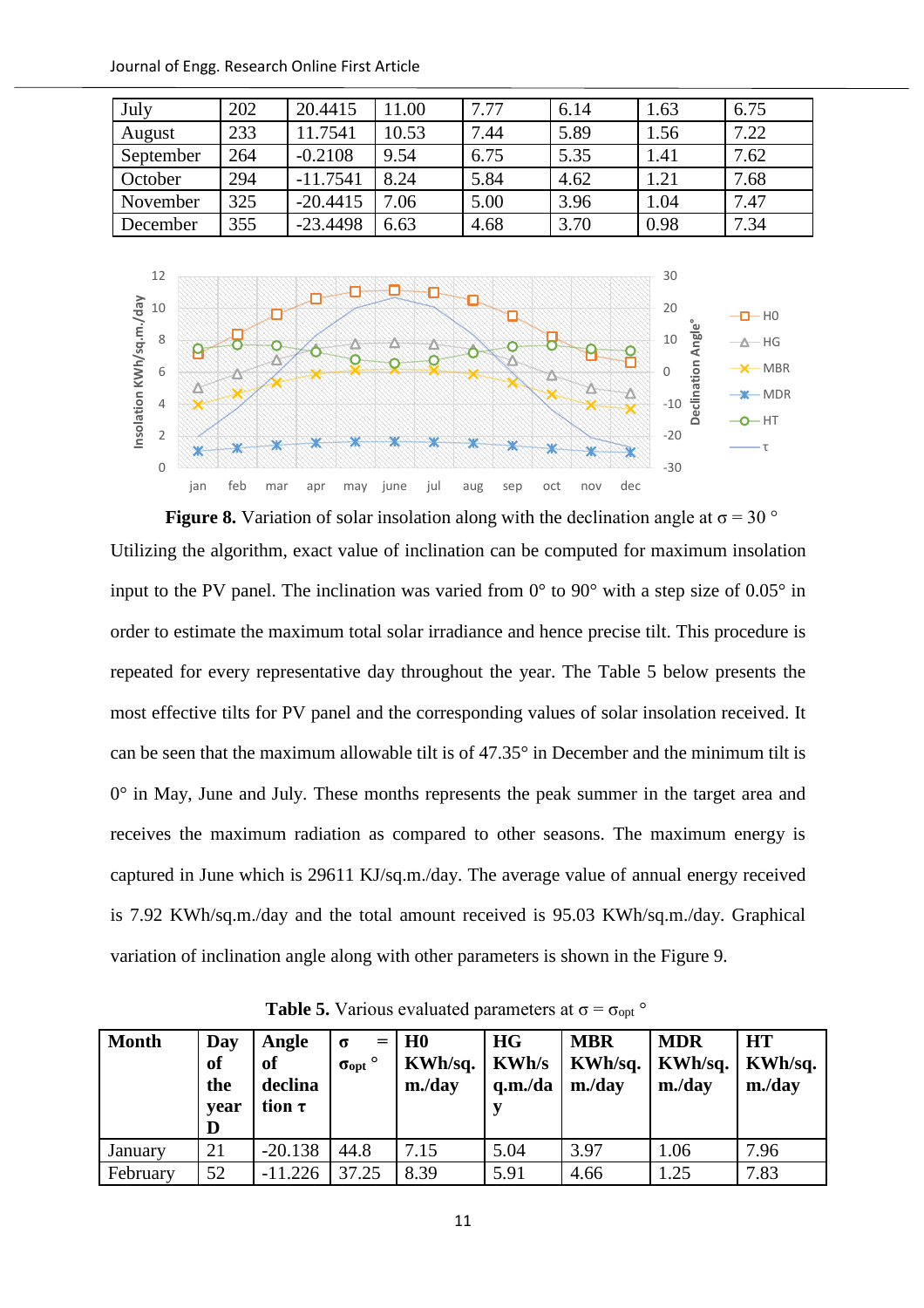| March     | 80  | $-0.4037$ | 24.75          | 9.63  | 6.78 | 5.35 | 1.44 | 7.70 |
|-----------|-----|-----------|----------------|-------|------|------|------|------|
| April     | 111 | 11.579    | 4.2            | 10.62 | 7.48 | 5.89 | 1.58 | 7.85 |
| May       | 141 | 20.138    | $\overline{0}$ | 11.06 | 7.79 | 6.14 | 1.65 | 8.15 |
| June      | 172 | 23.449    | $\theta$       | 11.14 | 7.86 | 6.20 | 1.66 | 8.23 |
| July      | 202 | 20.441    | $\theta$       | 11.00 | 7.77 | 6.14 | 1.63 | 8.13 |
| August    | 233 | 11.754    | 3.7            | 10.53 | 7.44 | 5.89 | 1.56 | 7.80 |
| September | 264 | $-0.2108$ | 24.6           | 9.54  | 6.75 | 5.35 | 1.41 | 7.65 |
| October   | 294 | $-11.754$ | 37.8           | 8.24  | 5.84 | 4.62 | 1.21 | 7.80 |
| November  | 325 | $-20.441$ | 45             | 7.06  | 5.00 | 3.96 | 1.04 | 7.95 |
| December  | 355 | $-23.449$ | 47.35          | 6.63  | 4.68 | 3.70 | 0.98 | 7.99 |



**Figure 8.** Variation of solar insolation along with the declination angle at  $\sigma = \sigma_{opt}$  °

Figure 9 depicts total irradiance computed and different fixed angles of inclination as compared to the optimum angle computed mathematically. On following optimum angle of inclination, maximum energy can be captured in all the seasons round the year. The average value of insolation received after optimization is 7.92 KWh/sq.m./day as compared to 6.83 KWh/sq.m./day with no tilt. Also, the total energy captures after optimization is 95.03 KWh/sq.m./day which is more than 81.98 KWh/sq.m./day for no tilt, 87.84 KWh/sq.m./day for 15° tilt and 87.62 KWh/sq.m./day for 30° tilt. Hence it can be observed that the received energy gets enhanced by 7-13% if the PV panel is inclined to the aforesaid angles.



**Figure 9**. Variation of total solar insolation at different inclination angles along with  $\sigma = \sigma_{opt}$  °

## **CONCLUSION**

In this work, a mathematical approach has been utilized to carry out numerical and analytical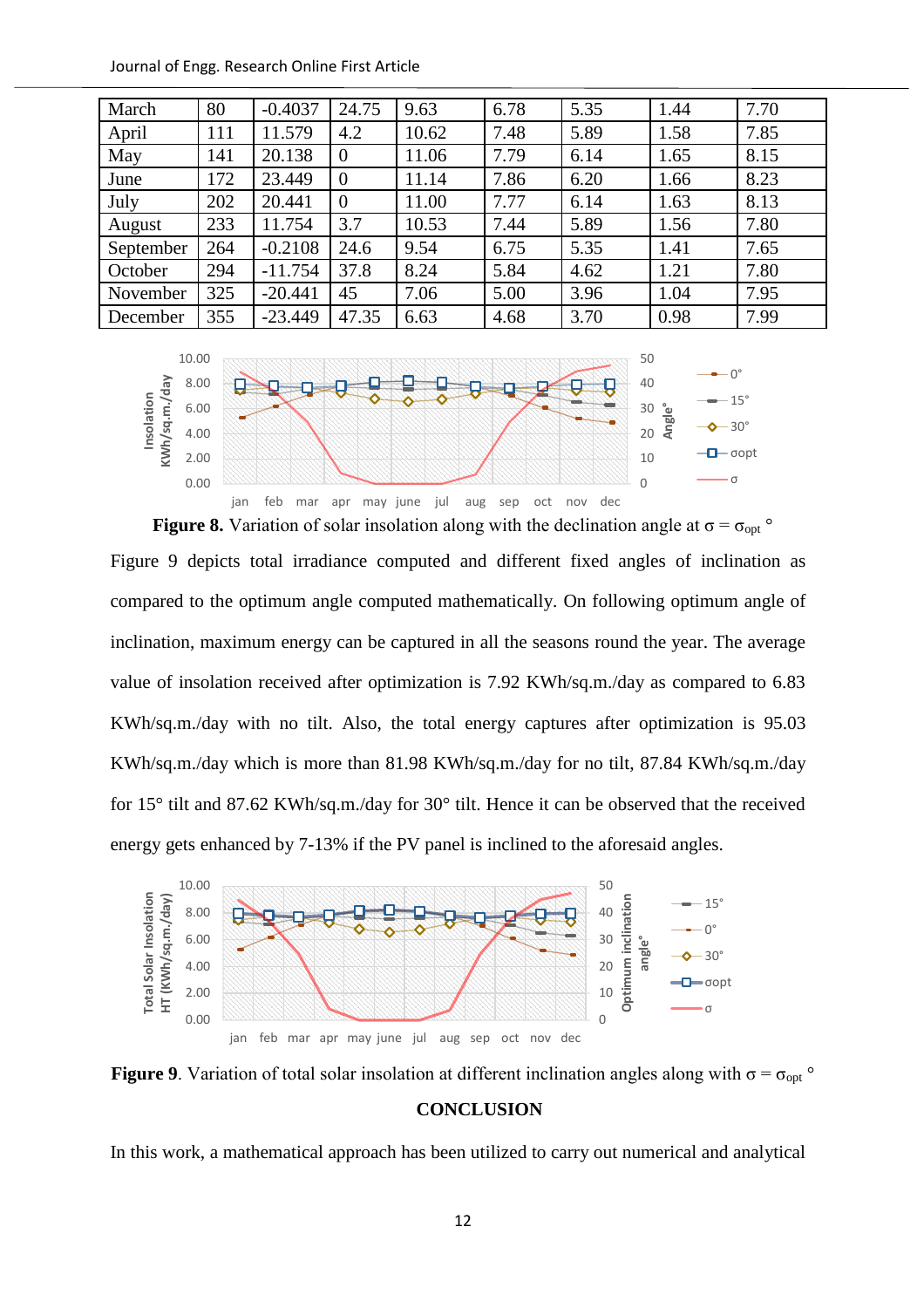investigation for maximization of solar insolation being received at Chandil, Jharkhand.

- 1. The model is developed in the environment of MATLAB/Simulink and necessary constants referred from the NASA database.
- 2. Most suitable angle of inclination for PV systems to achieve maximum output has been estimated.
- 3. To acquire the most suitable tilt, the panel angle has been varied from  $0^{\circ}$  to  $90^{\circ}$  and corresponding values of total insolation has been computed.
- 4. The angle providing maximum insolation has been considered as the most promising angle of inclination.
- 5. Results have been examined for both fixed and variable tilts and month wise suitable inclination angles have been tabulated.
- 6. Average yearly tilt of PV panel is found to be 22.454° for the target location.

Same procedure can also be employed for insolation estimation and PV system installations at different locations so as to ensure maximum benefit from the most promising, renewable and never lasting source of energy- THE SUN.

## **REFERENCES**

- **Nallapaneni Manoj Kumar, P. Rajesh Kumar Reddy, Kadapalla Praveen, 2017.** Optimal energy performance and comaprison of open rack and roof mount mono c-Si Photovoltaic Systems, Energy Procedia 117 (2017), 136-144.
- **Patrapalli Durga Venkata Lakshmi, Make Madhu Manikya Kumar, Dasari Maharshi, Sornapudi Durga Prasad, 2018.** Solar Power Output with Optimum Tilt Angle using MATLAB, International Research Journal of Engineering and Technology (IRJET), Volume: 05 Issue: 04 | Apr-2018, 1131-1139.
- **K. Bakirci, 2012.** General models for optimum tilt angles of solar panels: Turkey case study, Renewable and Sustainable Energy Reviews, vol. 16, no. 8, pp. 6149–6159, 2012.
- **B.Y.H. Liu, R.C. Jordan, 1960.** The interrelationship and characteristic distribution of direct, diffuse and total solar radiation, Sol. Energy 4 (3) (1960) 1–19.
- **Kotak, Y.; Gul, M.; Muneer, T.; Ivanova, S. 2015.** Investigating the impact of ground albedo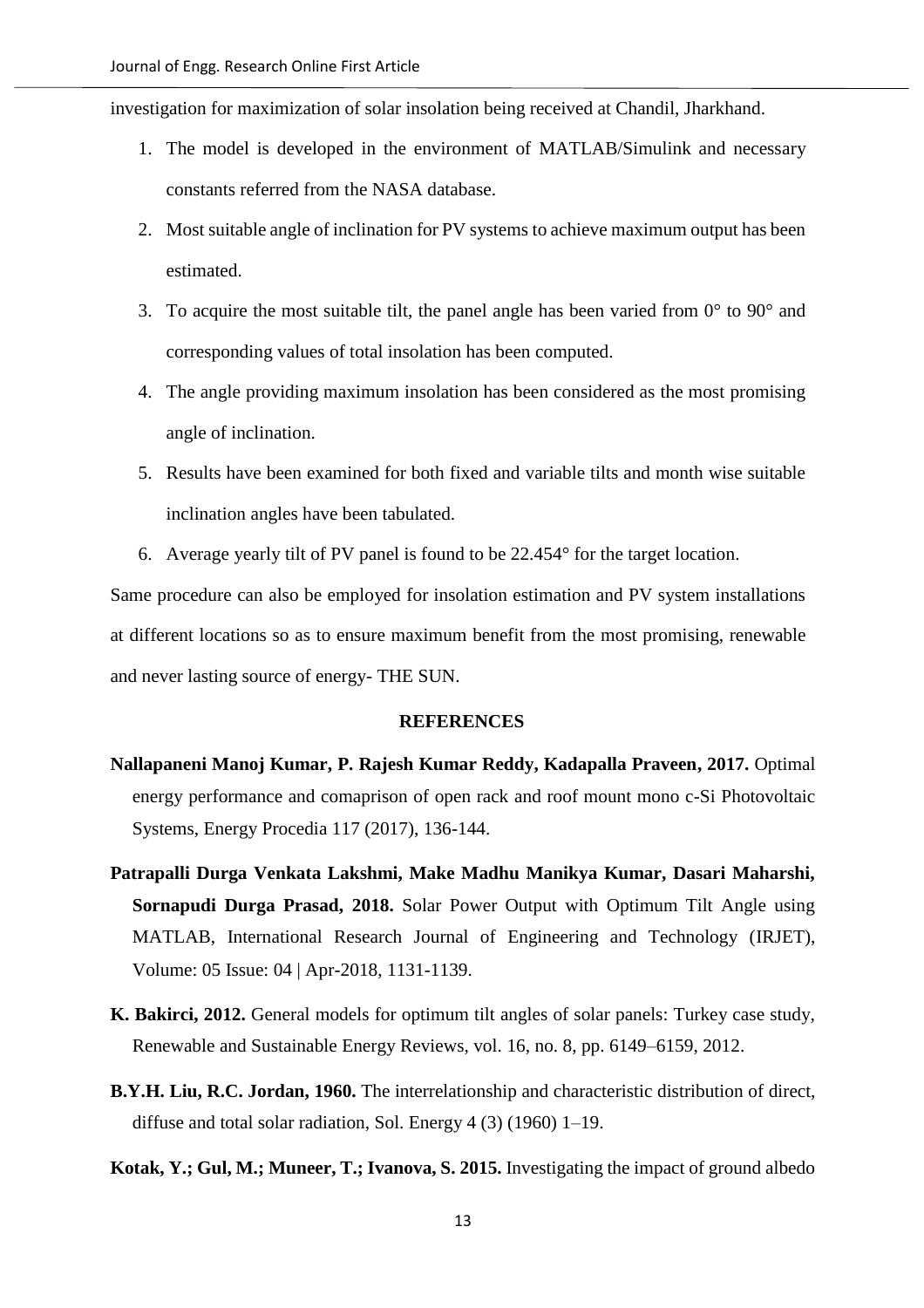on the performance of PV systems. In Proceedings of the CIBSE Technical Symposium, London, UK, 16–17 April 2015.

- **Sudhakar, K. and T. Srivastava, 2013** 'Energy and exergy analysis of 36W solar photovoltaic module', Int. J. Amb. Energy, 35(1): 51-57
- **K.N. Shukla, K. Sudhakar and S. Rangnekar, 2015**. Estimation and Validation of Solar Radiation Incident on Horizontal and Tilted Surface at Bhopal, Madhya Pradesh, India, American-Eurasian J. Agric. & Environ. Sci., 15 (1): 129-139.
- **Lof, G.O.G., J.A. Diffie and C.O. Smith, 1996**. World Distribution of Solar Radiations. Sol. Energy, 10: 27.
- **Modi, V. and S.P. Sukhatme, 1979.** Estimation of Daily Total and Diffuse Insolation in India for Weather Data. Solar Energy, 22: 407.
- **Qasir Ali Memon, Abdul Qadir Rahimoon, Khurshed Ali, Muhammad Fawad Shaikh, Shoaib Ahmed Shaikh**, **2021**. "Determining Optimum Tilt Angle for 1 MW Photovoltaic System at Sukkur, Pakistan", International Journal of Photoenergy, vol. 2021, Article ID 5552637, 8 pages.
- **T.V. Dixit et al 2017** IOP Conf. Ser.: Mater. Sci. Eng. 225 012296
- **Ashutosh Sharma, Mehmet Ali Kallioğlu, Anchal Awasthi, Ranchan Chauhan, Gusztáv Fekete, Tej Singh, 2021.** Correlation formulation for optimum tilt angle for maximizing the solar radiation on solar collector in the Western Himalayan region, Case Studies in Thermal Engineering, Volume 26, 2021, 101185, ISSN 2214-157X.
- **Liu, Tong, Li Liu, Yufang He, Mengfei Sun, Jian Liu, and Guochang Xu. 2021.** "A Theoretical Optimum Tilt Angle Model for Solar Collectors from Keplerian Orbit" Energies 14, no. 15: 4454.
- **Hailu, Getu, and Alan S. Fung. 2019.** "Optimum Tilt Angle and Orientation of Photovoltaic Thermal System for Application in Greater Toronto Area, Canada" Sustainability 11, no. 22: 6443.
- **Sarr, A., Kebe, C. M. F., & Ndiaye, A. 2021.** Determination of the optimum tilt angle for photovoltaic modules in Senegal. African Journal of Environmental Science and Technology, 15(6), 214-222.
- **Kokouvi Edem N'Tsoukpoe**,**2022.** Effect of orientation and tilt angles of solar collectors on